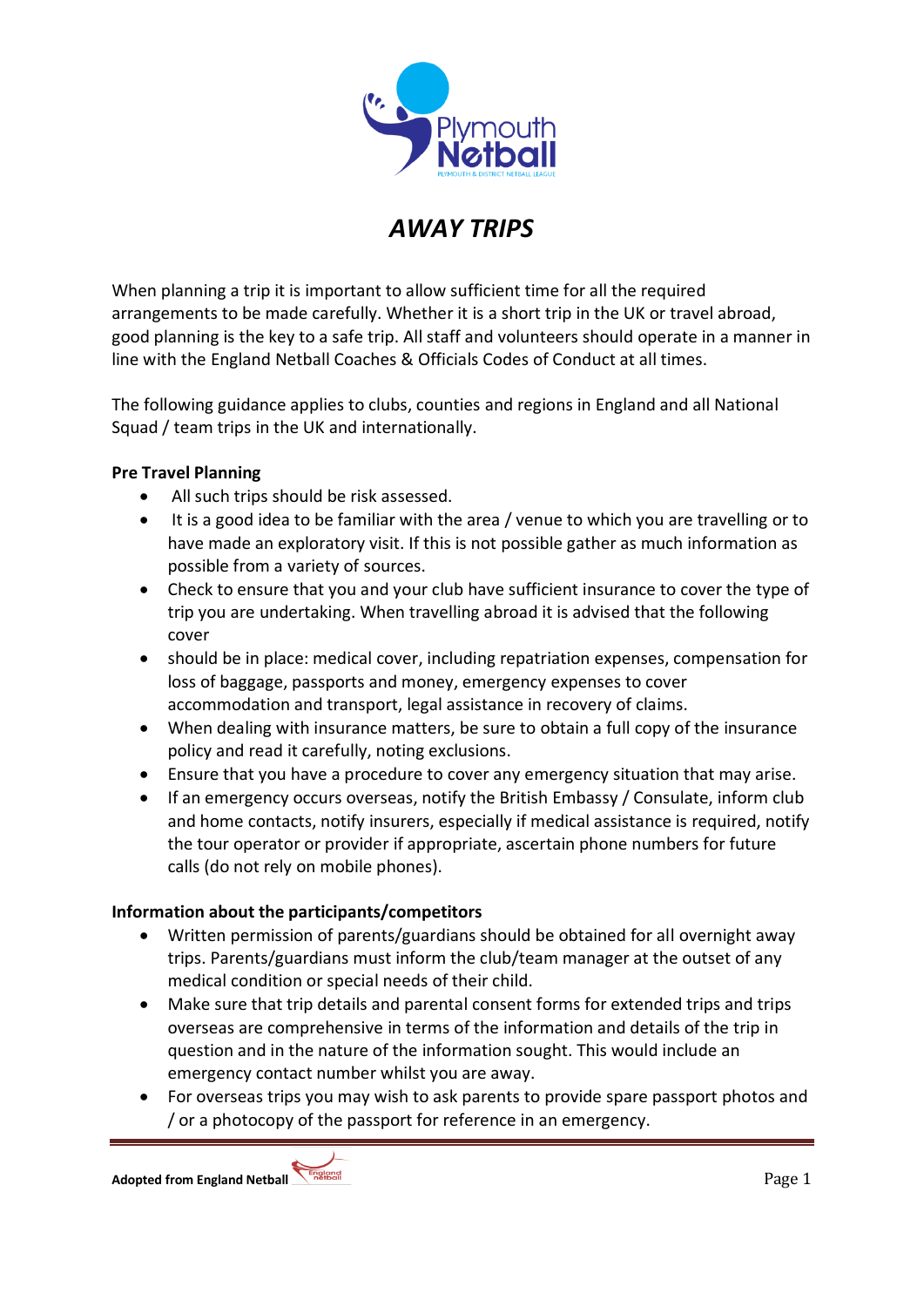

 When preparing paperwork to leave with a home contact consider the following: itinerary and contact number and address of the accommodation, list of all group members, contact names and address for all group members, copies of parental consent forms and emergency contact numbers.

## **Staff and Volunteers**

All adults, staff and volunteers who travel on away trips with children should be carefully chosen and if they have not already done so they should be asked to undergo an enhanced CRB/disclosure check.

- Adults, sports leaders and coaches accompanying or participating in an away trip should make known any medical condition / special needs to the Trip Organiser in advance.
- The roles and responsibilities of adults participating in away trips should be clearly defined.

## **Conduct**

- All participants taking part should be aware of the behaviour and personal conduct standards expected of them at all times on the trip and all athletes / students, irrespective of age should adhere to the codes of conduct applied to the trip or team event in question.
- It should be made clear that illegal and performance enhancing drugs and substances are strictly forbidden. All other illegal drugs / substances, alcohol and tobacco are also banned whether or not they are on the official banned substance list.
- All participants should be clear that breaches of the established trip code of conduct will be subject to sanctions and that these will in the first instance be dealt with by the team manager.

## **Roles and Responsibilities**

- A team manager/ group manager should be appointed for away trips. They should have overall responsibility for the children's well being, behaviour and sleeping arrangements. They should be appointed as an official of the Club/County/Region or National team for the duration of the trip; coaches should be accountable to the team manager in all non-performance related matters.
- The team manager or group leader should submit a report to the club or lead body as soon as possible after the end of the trip.
- Adequate adult : child ratios should be observed.
- If a child suffers a significant injury or an accident the parents/guardians should be informed as soon as possible.